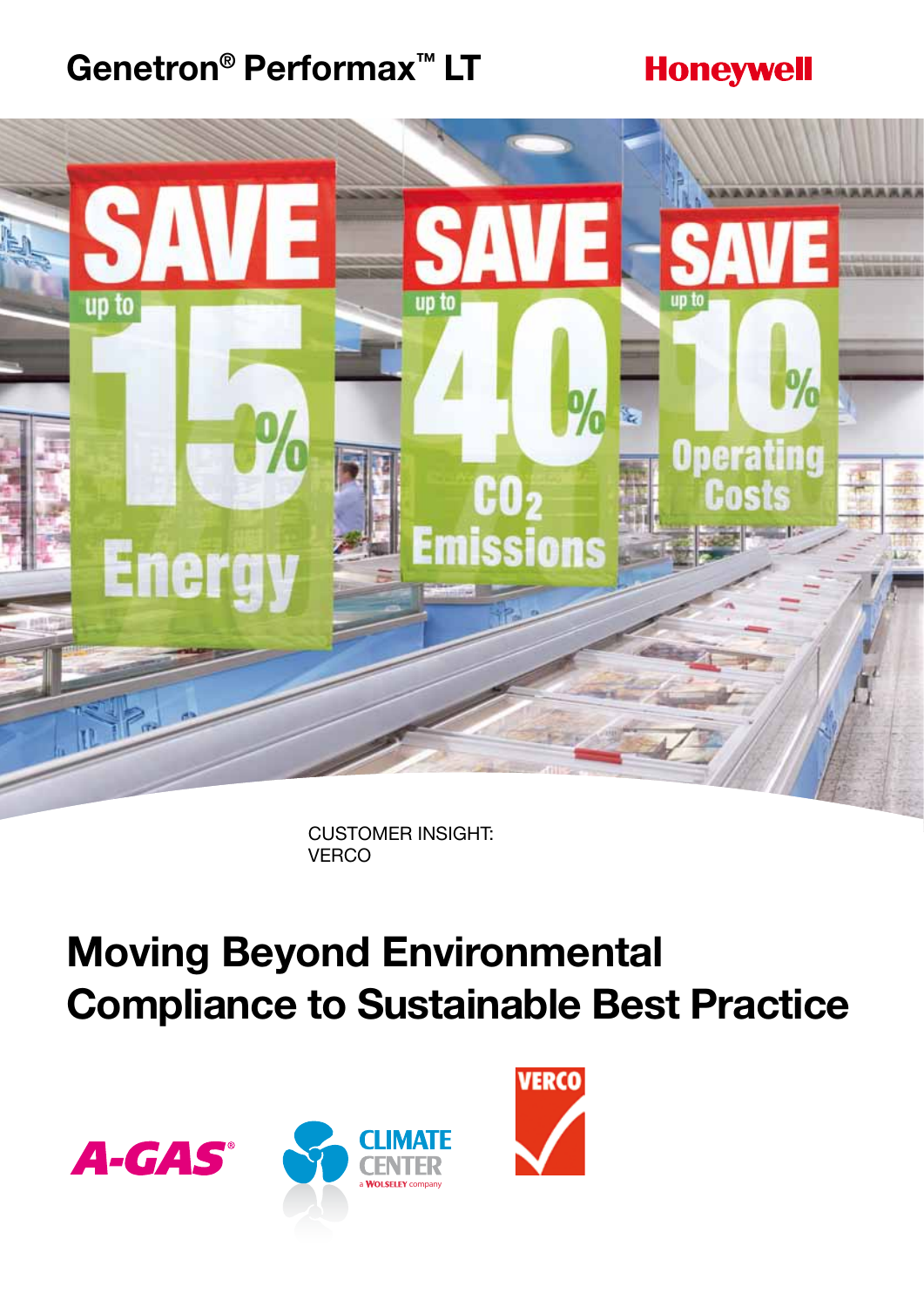"Our decision to adopt Genetron® Performax<sup>™</sup> LT has delivered significant benefits to our customers and also positioned our business as leaders in low carbon refrigeration technology."

Colin Neil Jones, Sales Director, Verco

#### **Summary:** A New Generation Refrigerant for a New Way of Working

Verco is an innovative plug-in glassfronted freezer cabinet supplier working with several large retail chains in the UK. When Verco presented an opportunity to move to more energy efficient and lower GWP (Global Warming Potential) units cooled by an innovative Honeywell refrigerant, the supermarket chains took notes. The Genetron® Performax™ LT, recommended to Verco by refrigeration specialist Climate Center, promised outstanding results across key metrics linked to sustainability and energy efficiency.

In a field study, Verco assessed Genetron Performax LT refrigerant against the commonly-used R-404A.

The outcomes were impressive, proving the Honeywell refrigerant's higher capacity and greater energy efficiency – and all with a GWP nearly 50% lower than R-404A. To date, Verco has installed around 125 new generation units.

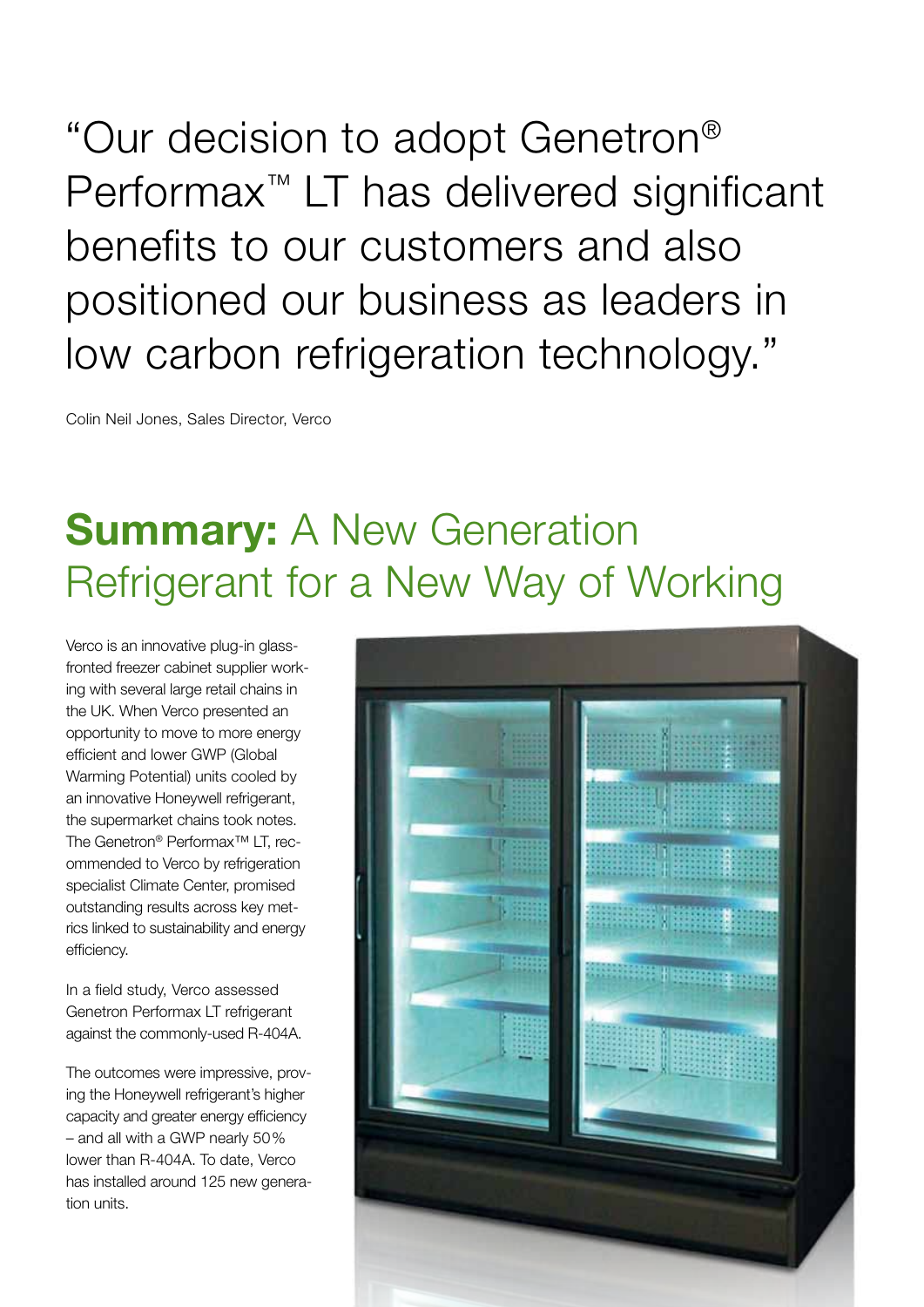## **Implementation:** Savings on Energy without Flammability Concerns

The decision by Verco to recommend cabinets running Genetron® Performax™ LT was taken in the context of UK HSE (Health and Safety Executive), after this institution confirmed that HC refrigerants (including R1270 propane) in closed chiller and freezer cabinets were subjected to ATEX (explosive atmospheres) regulations. Verco decided to move away completely from using R1270 in their cabinets and started using R404A as a temporary solution. Simultaneously, Verco searched for a refrigerant which could offer the same level of performance and safety while lowering the GWP of 3922 exhibited by R404A. Verco therefore undertook research

into the performance of temporarily used R404A refrigerant compared with the new Honeywell refrigerant -Genetron Performax LT, which was supplied by A-Gas and Climate Center. The first tests were conducted in a homologated test chamber on cabinets with an evaporating temperature of –30ºC. With R404A, the compressor ran continually – but with the better capacity exhibited by Genetron Performax LT (R407F), cycling was more effective with thermostatic switch-off. Due to run-time performance, the Genetron Performax LT unit achieved better than the expected 5% saving on energy efficiency. Critically, the installation of the non-flammable

Genetron Performax LT overcame flammability concerns raised by ATEX in relation to HCs. The results provided Verco good set of arguments to approach their customers. The switchover to Genetron Performax LT was with no issues and since their installation, the cabinets run as expected. Verco is also in advanced negotiations with leading UK supermarket brands to move to this more energy efficient and low global warming solution. To date the company has delivered a total of 124 Genetron Performax LT refrigerant chiller cabinets – 51 two-door cases and 73 three-door cases.

## **Feedback:** Contributing to Carbon Targets

"The challenge faced by supermarket chains in ensuring that refrigeration cases are as green as possible is

significant, but in Genetron Performax LT, here is a technology that addresses all the main safety, energy efficiency and sustainability issues."

Robert Franklin, Refrigeration Sales Manager, Climate Center

# **Sector Perspective:** Greening the UK Supermarket Sector

The performance of Genetron® Performax™ LT and the potential for significant energy savings and carbon footprint reduction is increasing interest in the technology among supermarkets and their supply chain partners. Previous field trials with the refrigerant in the retail sector confirm typical beneficial outcomes:

- **15% saving in system energy bills**
- **40% reduction in system**   $\mathsf{CO}_{_2}$  emissions
- **10% improvement in system running costs**

Genetron Performax LT is shown to outperform alternative refrigerants

across all ambient conditions – a benefit confirmed by retro-fit projects – creating potential for extended application into storage and packaging areas. The efficiency of the Honeywell refrigerant also provides potential for enhancing overall profitability, while at the same time enhancing sustainability benefits.